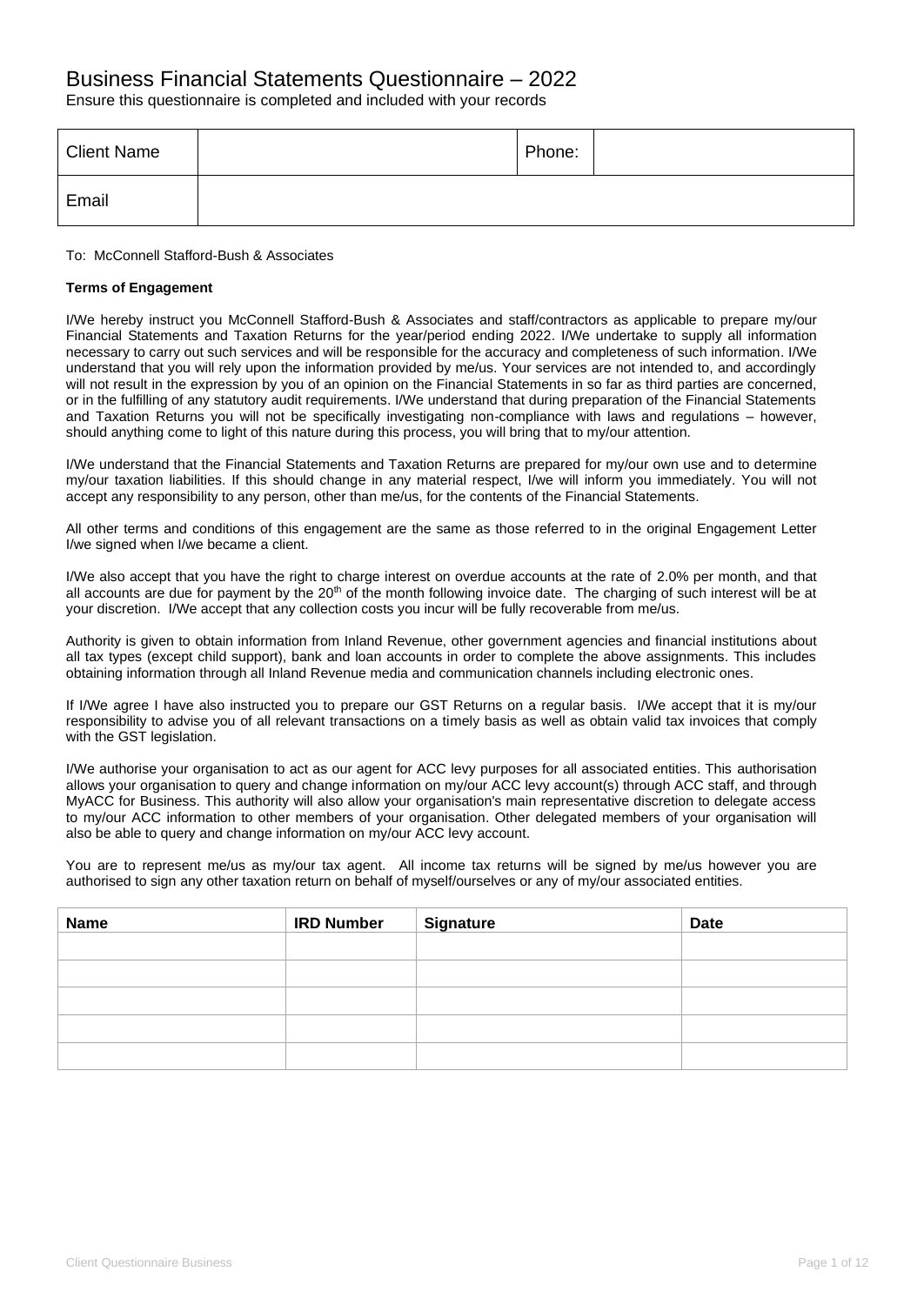| If you operate through a Company, under the Companies Amendment Act 2014 there is now a<br>requirement for all directors to provide their place of birth and date of birth AND in addition, there must<br>be at least one director that either lives in New Zealand; or lives in Australia and is a director of a<br>company incorporated in Australia: |               |                      |                         |                                    |  |
|---------------------------------------------------------------------------------------------------------------------------------------------------------------------------------------------------------------------------------------------------------------------------------------------------------------------------------------------------------|---------------|----------------------|-------------------------|------------------------------------|--|
| <b>Director</b>                                                                                                                                                                                                                                                                                                                                         | Date of birth | City / Town of birth | <b>Country of birth</b> | <b>Current residential address</b> |  |
|                                                                                                                                                                                                                                                                                                                                                         |               |                      |                         |                                    |  |
|                                                                                                                                                                                                                                                                                                                                                         |               |                      |                         |                                    |  |
|                                                                                                                                                                                                                                                                                                                                                         |               |                      |                         |                                    |  |
|                                                                                                                                                                                                                                                                                                                                                         |               |                      |                         |                                    |  |
|                                                                                                                                                                                                                                                                                                                                                         |               |                      |                         |                                    |  |

| Convenient time to call you is:                                                                                        |                            |
|------------------------------------------------------------------------------------------------------------------------|----------------------------|
| Alternative phone numbers are:                                                                                         |                            |
| When do you want your accounts completed by?                                                                           |                            |
| Would you like us to supply a copy to your bank?                                                                       | (Tick One)<br>Yes⊺<br>No l |
| If your accounts are to be supplied to your bank, please<br>advise the name of your current bank manager:              |                            |
| Has the nature of your business changed in any way during the past 12 months?<br>If yes, please provide brief details: |                            |
|                                                                                                                        |                            |
|                                                                                                                        |                            |
|                                                                                                                        |                            |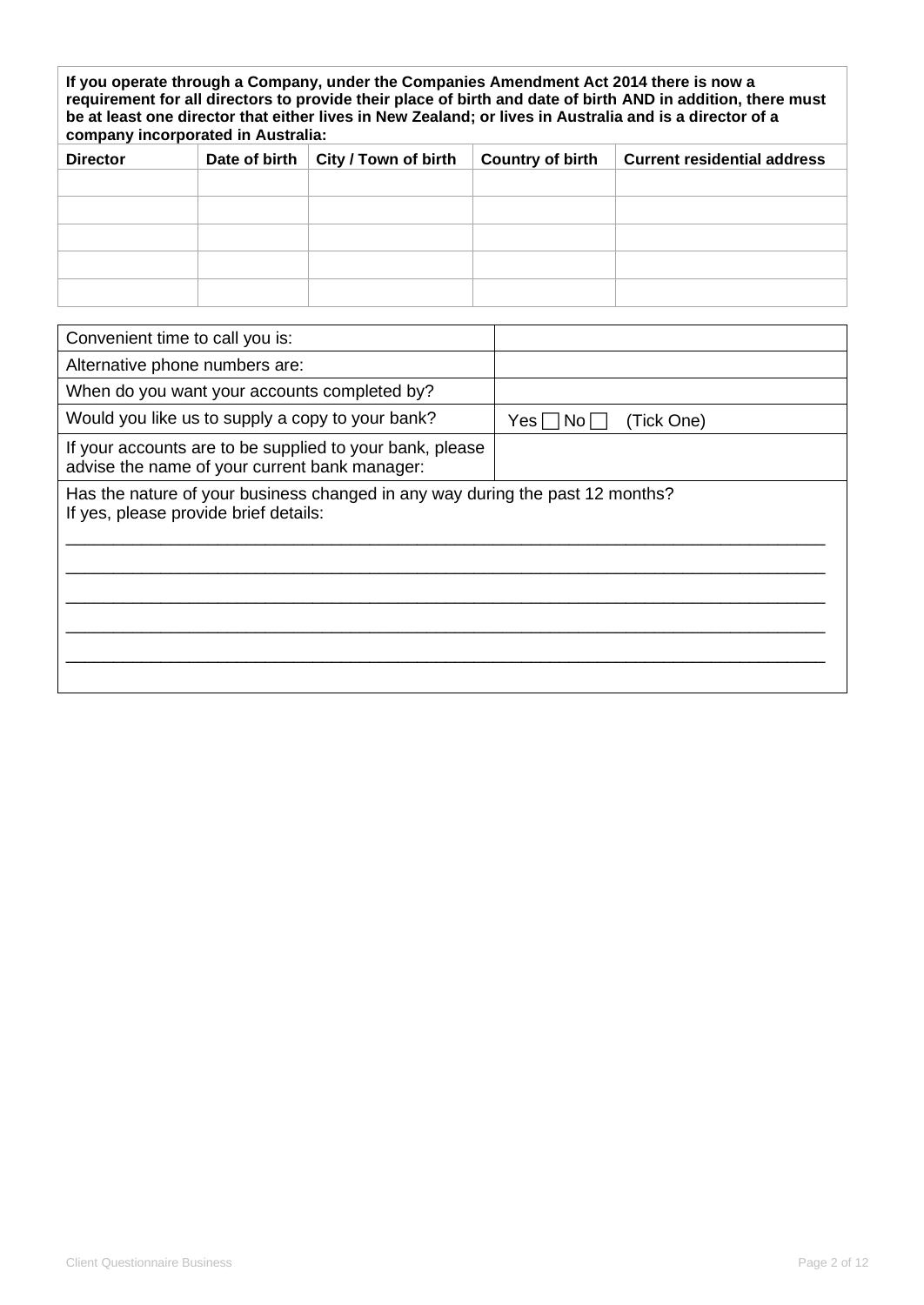| <b>Records Required</b><br>If you do the GST                                                                                                                                                |                                         | ✓                 | <b>Comment</b> |  |
|---------------------------------------------------------------------------------------------------------------------------------------------------------------------------------------------|-----------------------------------------|-------------------|----------------|--|
| <b>Bank Statements, Cash books, etc</b>                                                                                                                                                     |                                         |                   |                |  |
| Where an online accounting system is used (e.g. Banklink / Xero / MYOB),<br>please provide:                                                                                                 |                                         | $\vert \ \ \vert$ |                |  |
| • Final bank statement for the year for all bank accounts                                                                                                                                   |                                         |                   |                |  |
| Where a non cloud based computerised accounting system is used (e.g.<br>MYOB), please provide the following:                                                                                |                                         | $\mathcal{L}$     |                |  |
| • General Ledger Detailed, General Ledger Summary, Trial Balance, Profit &<br>Loss, Balance Sheet, GST Reconciliation.                                                                      |                                         |                   |                |  |
| • Copy of bank reconciliation as at balance date for all bank accounts.                                                                                                                     |                                         |                   |                |  |
| Final bank statement for the year for all bank accounts                                                                                                                                     |                                         |                   |                |  |
| Where a Cashbook (computerised / manual) or no system is used, please<br>provide:                                                                                                           |                                         | $\Box$            |                |  |
| • Cashbook (if one is kept, including one-month past balance date)                                                                                                                          |                                         |                   |                |  |
| • Copy of bank reconciliation as at balance date for all bank accounts                                                                                                                      |                                         |                   |                |  |
| • Bank statements for the full year for all bank accounts                                                                                                                                   |                                         |                   |                |  |
| Note: If no cashbook has been kept, please ensure that bank statements<br>include the details of what each deposit and withdrawal was for.                                                  |                                         |                   |                |  |
| <b>Good &amp; Services Tax (GST) Returns</b>                                                                                                                                                |                                         |                   |                |  |
| Please supply copies of Goods & Services Tax (GST) returns and work papers if<br>not filed via Xero.                                                                                        |                                         | $\Box$            |                |  |
| <b>Employers - Wages paid to Employees</b>                                                                                                                                                  |                                         |                   |                |  |
| Supply a month-by-month summary of gross wages and PAYE deductions as<br>returned to the IRD. (Not required if you use Xero Payroll).                                                       |                                         | $\blacksquare$    |                |  |
| Covid-19 Wage Subsidy and other Covid-19 support payments                                                                                                                                   |                                         |                   |                |  |
| Have you received the Wage Subsidy? (please note all dates and receipts)                                                                                                                    |                                         |                   |                |  |
| Date rec: \_/ \_/ \_ \$                                                                                                                                                                     | Date rec: $\angle$ / $\angle$ \$        |                   |                |  |
|                                                                                                                                                                                             | Date rec: $\angle$ / $\angle$ \$        |                   |                |  |
| Date rec: $\angle$ / $\angle$ \$                                                                                                                                                            | Date rec: $/ / /$ \$                    |                   |                |  |
| Where Wage Subsidy payments have been received for stakeholders<br>(shareholders/partners/trustees/beneficiaries/owners) of the business please provide details of the following:           |                                         |                   |                |  |
| Amounts received for each stakeholder                                                                                                                                                       |                                         |                   |                |  |
| Whether amounts received were for full-time or part-times<br>٠                                                                                                                              |                                         |                   |                |  |
| Have you received the Covid-19 Leave Support Payments? (please note all dates and receipts)                                                                                                 |                                         |                   |                |  |
| Date rec: \_/ \_/ \_ \$                                                                                                                                                                     | Date rec: $\angle$ $\angle$ $\angle$ \$ |                   |                |  |
|                                                                                                                                                                                             | Date rec: $\angle$ $\angle$ $\angle$ \$ |                   |                |  |
| Date rec: \_/ \_/ \__ \$\_______________                                                                                                                                                    | Date rec: /_/_/__\$                     |                   |                |  |
| Where Covid-19 Leave Support Payments have been received for stakeholders<br>(shareholders/partners/trustees/beneficiaries/owners) of the business please provide details of the following: |                                         |                   |                |  |
| Amounts received for each stakeholder                                                                                                                                                       |                                         |                   |                |  |
| Whether amounts received were for full-time or part-times<br>٠                                                                                                                              |                                         |                   |                |  |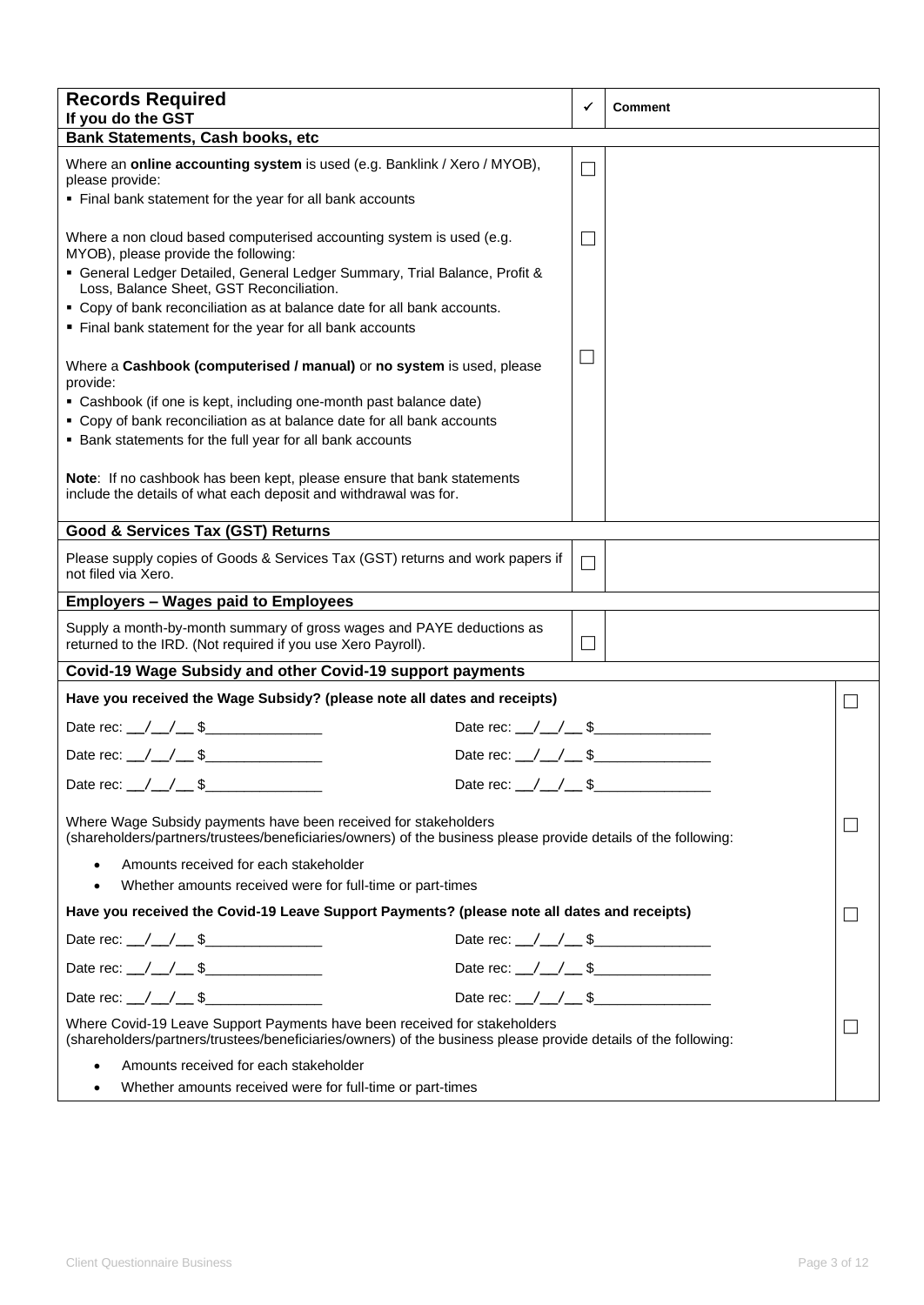| Have you received Covid-19 Short-Term Absence Payments? (please note all dates and receipts)                                                                                                     |                          |                                                                                                                                                                                                                                |  |
|--------------------------------------------------------------------------------------------------------------------------------------------------------------------------------------------------|--------------------------|--------------------------------------------------------------------------------------------------------------------------------------------------------------------------------------------------------------------------------|--|
| Date rec: $\angle$ $\angle$ $\angle$ \$                                                                                                                                                          |                          |                                                                                                                                                                                                                                |  |
| Date rec: $\angle$ $\angle$ $\angle$ \$                                                                                                                                                          |                          |                                                                                                                                                                                                                                |  |
| Date rec: $\angle$ / $\angle$ \$                                                                                                                                                                 |                          |                                                                                                                                                                                                                                |  |
| Where Covid-19 Short-Term Absence Payments have been received for stakeholders<br>(shareholders/partners/trustees/beneficiaries/owners) of the business please provide details of the following: |                          |                                                                                                                                                                                                                                |  |
| Amounts received for each stakeholder<br>$\bullet$<br>Whether amounts received were for full-time or part-times                                                                                  |                          |                                                                                                                                                                                                                                |  |
| Have you received Resurgence Support Payments? (please note all dates and receipts)                                                                                                              |                          |                                                                                                                                                                                                                                |  |
| Date rec: $\angle$ $\angle$ $\angle$ \$                                                                                                                                                          |                          |                                                                                                                                                                                                                                |  |
|                                                                                                                                                                                                  |                          |                                                                                                                                                                                                                                |  |
|                                                                                                                                                                                                  |                          |                                                                                                                                                                                                                                |  |
| Have you received a Covid-19 Cultural Sector Emergency Relief Grant or other Covid-19 support payments?                                                                                          |                          |                                                                                                                                                                                                                                |  |
| Please provide details if it is an "other" Covid-19 support payment                                                                                                                              |                          |                                                                                                                                                                                                                                |  |
| Date rec: $\angle$ / $\angle$ \$                                                                                                                                                                 |                          |                                                                                                                                                                                                                                |  |
| Date rec: $\angle$ / $\angle$ \$                                                                                                                                                                 |                          |                                                                                                                                                                                                                                |  |
| Have you received the Covid-19 Small Business Loan?                                                                                                                                              |                          |                                                                                                                                                                                                                                |  |
| Date rec: $\angle$ / $\angle$ \$                                                                                                                                                                 |                          |                                                                                                                                                                                                                                |  |
| Have any amounts of Covid-19 support payments been repaid back?<br>Please provide details of payment and reason for repayment                                                                    |                          |                                                                                                                                                                                                                                |  |
| Date paid back: $\_\,\_\,\_\,\_\,\$                                                                                                                                                              |                          | Reason: Network and the state of the state of the state of the state of the state of the state of the state of the state of the state of the state of the state of the state of the state of the state of the state of the sta |  |
|                                                                                                                                                                                                  |                          |                                                                                                                                                                                                                                |  |
|                                                                                                                                                                                                  |                          |                                                                                                                                                                                                                                |  |
|                                                                                                                                                                                                  |                          |                                                                                                                                                                                                                                |  |
|                                                                                                                                                                                                  |                          |                                                                                                                                                                                                                                |  |
| <b>Fringe Benefit Tax (FBT) Returns</b>                                                                                                                                                          |                          |                                                                                                                                                                                                                                |  |
| Supply copies of Fringe Benefit Tax (FBT) returns and work papers.                                                                                                                               | L                        |                                                                                                                                                                                                                                |  |
| <b>Final Bank Statement</b>                                                                                                                                                                      |                          |                                                                                                                                                                                                                                |  |
| Final Bank Statement for the year for all bank accounts                                                                                                                                          | $\overline{\phantom{a}}$ |                                                                                                                                                                                                                                |  |
| <b>Loan Statements</b>                                                                                                                                                                           |                          |                                                                                                                                                                                                                                |  |
| Supply a copy of any loan transaction statements for the financial year up to<br>your balance date, including loans that have been refinanced or repaid during<br>the year.                      | $\Box$                   |                                                                                                                                                                                                                                |  |
| <b>Interest and Dividend Certificates</b>                                                                                                                                                        |                          |                                                                                                                                                                                                                                |  |
| Supply copies of certificates.                                                                                                                                                                   | L                        |                                                                                                                                                                                                                                |  |
| Accounts Receivable (Debtors) - see attached Schedule 1                                                                                                                                          |                          |                                                                                                                                                                                                                                |  |
| All accounts or amounts owing to you at balance date should be scheduled.<br><b>Exclude</b> any bad debts. To enable bad debts to be excluded from income,                                       | ×.                       | Total at Balance Date:<br>\$                                                                                                                                                                                                   |  |
| these must be written off prior to balance date.                                                                                                                                                 |                          | GST Included □ Excluded □                                                                                                                                                                                                      |  |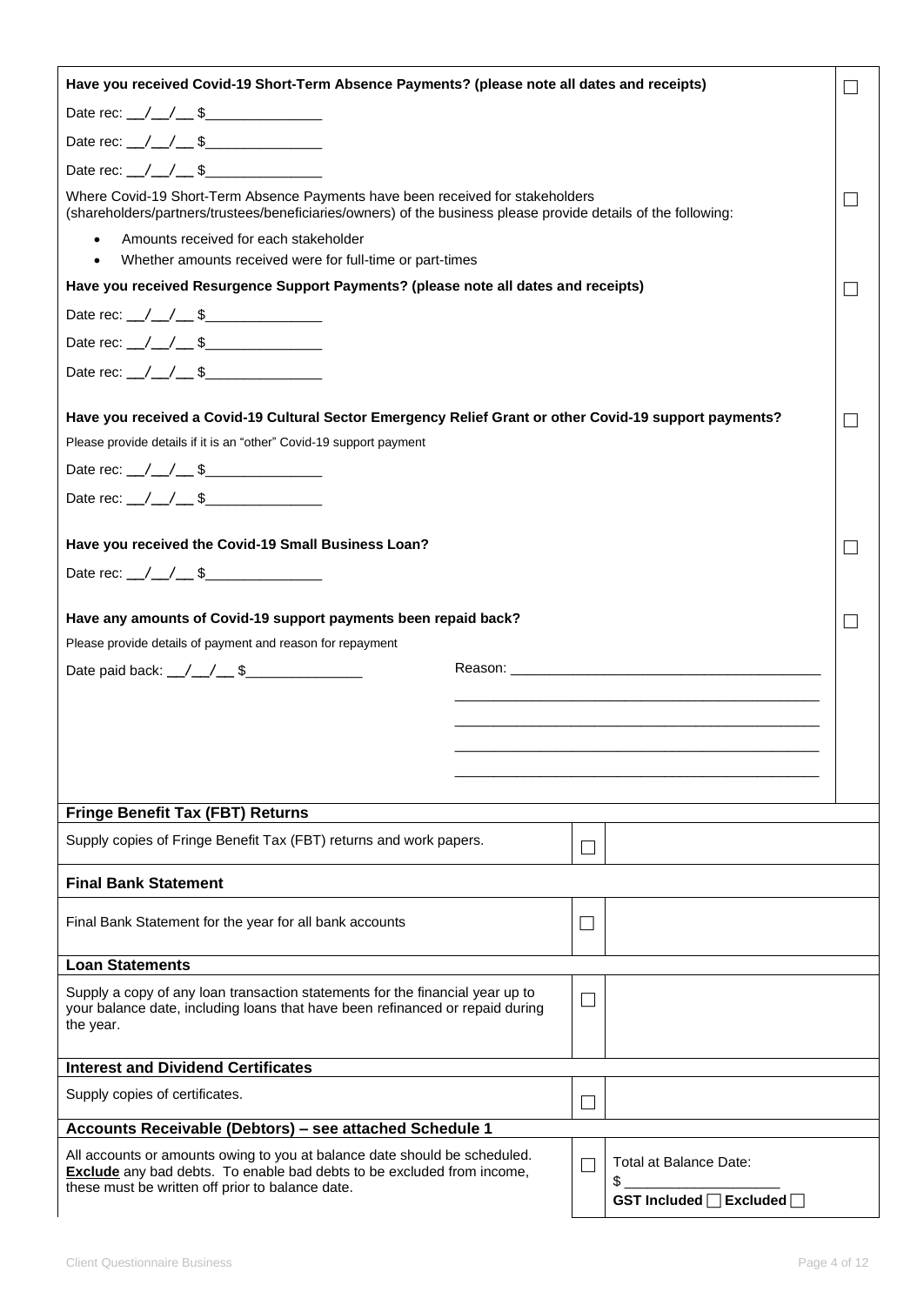| Accounts Payable (Creditors) - see attached Schedule 2                                                                                                                                                                                                                                                                                                                                         |                                       |                                                                                                  |
|------------------------------------------------------------------------------------------------------------------------------------------------------------------------------------------------------------------------------------------------------------------------------------------------------------------------------------------------------------------------------------------------|---------------------------------------|--------------------------------------------------------------------------------------------------|
| All accounts or amounts owing by you at balance date should be scheduled<br>indicating name of creditor, amount and what the debt is for.                                                                                                                                                                                                                                                      | $\Box$                                | Total at Balance Date:<br>$\mathsf{s}$<br>GST Included □ Excluded □                              |
| <b>Cash on Hand</b>                                                                                                                                                                                                                                                                                                                                                                            |                                       |                                                                                                  |
| *Cash on Hand<br>Date banked __/__/__<br>$\mathbb{S}$<br>Petty Cash<br><b>Till Floats/Cash Floats</b><br>\$<br>*(Include cash sales prior to balance date but not banked until after balance<br>date)                                                                                                                                                                                          | $\Box$<br>$\vert \ \ \vert$<br>$\Box$ |                                                                                                  |
| <b>Stock on Hand</b>                                                                                                                                                                                                                                                                                                                                                                           |                                       |                                                                                                  |
| Stock<br>Stock should be physically counted at balance date and adequate records<br>retained to substantiate the dollar value arrived at.<br>Please note that if you estimate your stock to be less than \$10,000 at the end of                                                                                                                                                                | $\Box$<br>$\Box$                      | Valued at lower of:<br>$\overline{\phantom{a}}$ cost<br>• net realisable value<br>■ market value |
| your income year, you may have the option of not physically counting your<br>stock. In these circumstances we will assume that your closing stock is the<br>same as your opening stock. Please indicate if you would like to use this option.                                                                                                                                                  |                                       | \$<br>GST Included □ Excluded □                                                                  |
| <b>Work in Progress</b><br>Include material costs, labour costs and overhead costs.                                                                                                                                                                                                                                                                                                            | $\Box$                                | GST Included □ Excluded □                                                                        |
| <b>Prepayments Made</b><br>Balance of any payments made before balance date for goods or services not<br>received or used by balance date.                                                                                                                                                                                                                                                     | $\Box$                                | GST Included □ Excluded □                                                                        |
| Income in Advance<br>Balance of any receipts received before balance date for goods or services not<br>provided by balance date.                                                                                                                                                                                                                                                               | $\Box$                                | GST Included □ Excluded □                                                                        |
| <b>Capital Expenditure</b>                                                                                                                                                                                                                                                                                                                                                                     |                                       |                                                                                                  |
| Attach details of assets purchased or sold during the year such as motor<br>vehicles, plant and equipment and properties.  Where applicable please provide<br>the following details:                                                                                                                                                                                                           |                                       |                                                                                                  |
| • Hire purchase or loan agreements<br>• Lease agreements<br>• All legal statements and agreements<br>• Trade-in details<br>- Lost, stolen or scrapped items<br>• Insurance pay out<br>• Copy of Tax Invoices<br>A copy of last year's Asset and Depreciation Schedule is attached for your<br>information. We suggest you review the schedule and indicate any assets that<br>no longer exist. | M.                                    |                                                                                                  |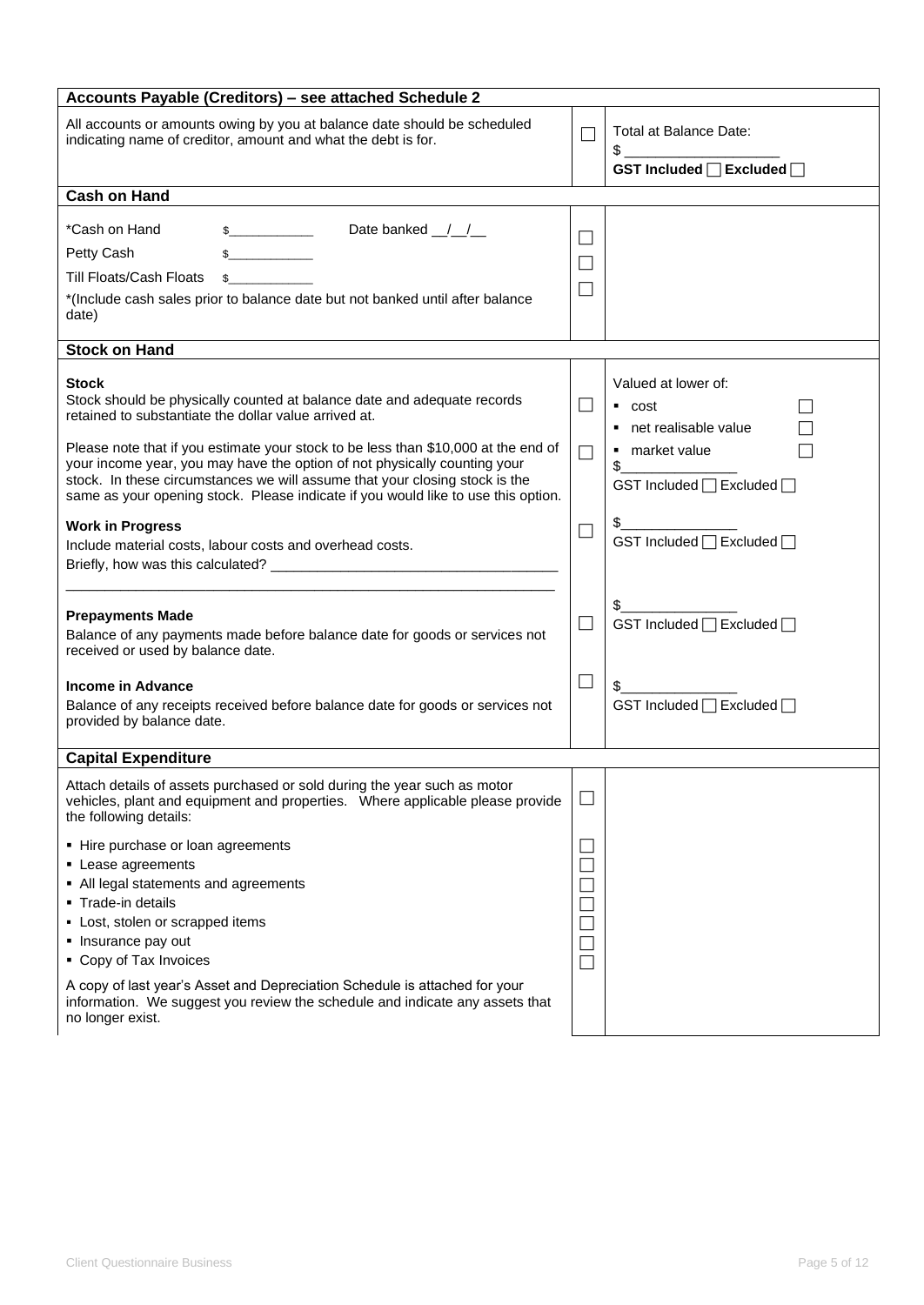| <b>Transactions Not Through the Business</b>                                                  |                     |  |
|-----------------------------------------------------------------------------------------------|---------------------|--|
| Were all sales banked into your business trading bank account? Yes $\Box$ No $\Box$           |                     |  |
| If No, list amounts not banked and when they were lodged:                                     |                     |  |
|                                                                                               | Personal            |  |
|                                                                                               | <b>Business</b>     |  |
|                                                                                               | Other bank accounts |  |
| <b>Other Non-Taxable Income</b>                                                               |                     |  |
| Did you receive non-taxable income from any other sources?<br>If Yes, please provide details. |                     |  |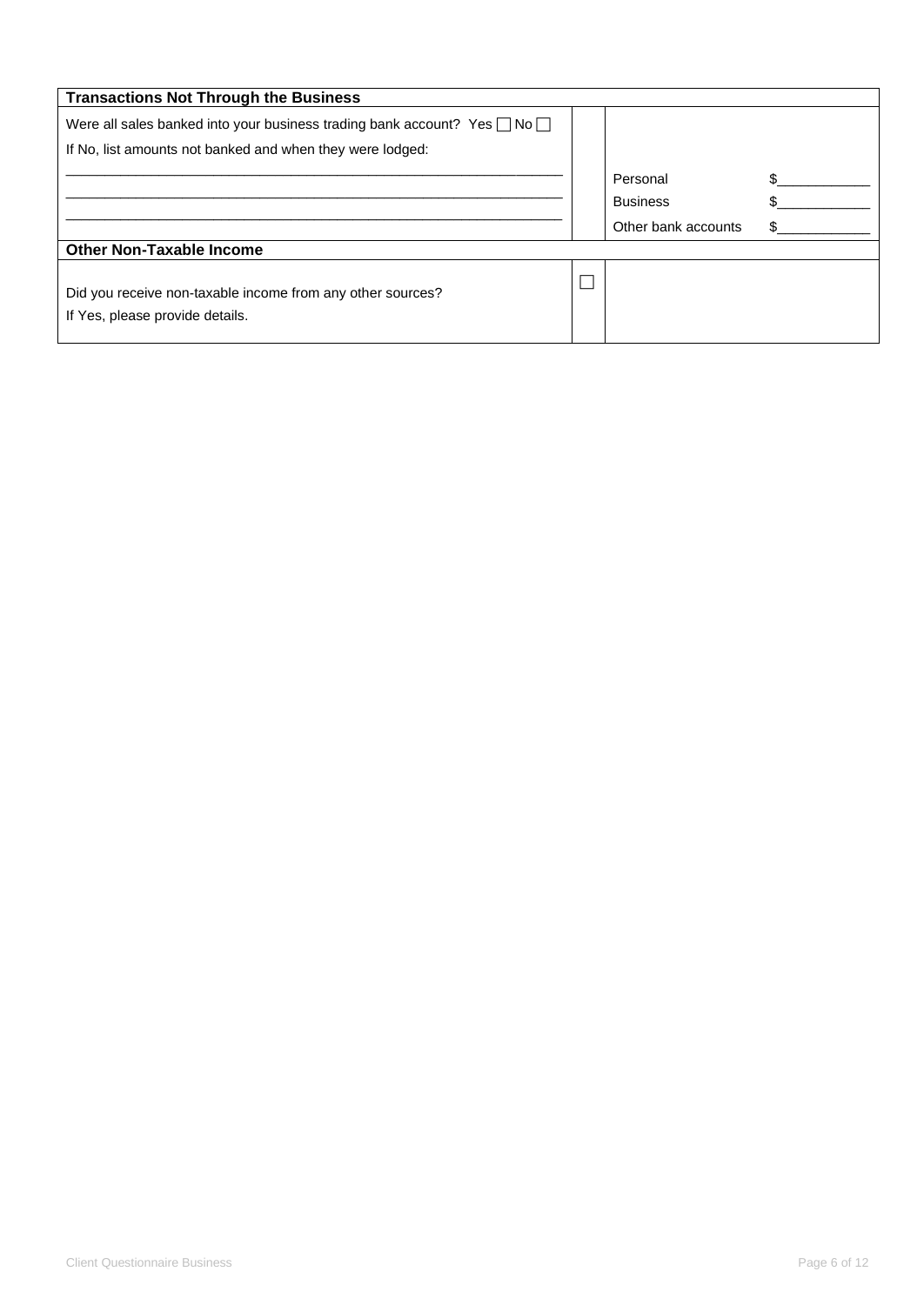| <b>Legal and Loan Documents</b>                                                                                                                                                                                                                            |        |                  |
|------------------------------------------------------------------------------------------------------------------------------------------------------------------------------------------------------------------------------------------------------------|--------|------------------|
| Please attach any solicitor's statements and Sale and Purchase Agreements<br>relating to any legal transactions during the year. Please also include<br>Statements and Agreements relating to any mortgages, hire purchase, leases or<br>loans.            |        |                  |
| <b>Business Expenses</b>                                                                                                                                                                                                                                   |        |                  |
| There are a number of invoices that we specifically require. Please ensure the<br>records you provide us with include all paid accounts for:                                                                                                               |        |                  |
| Insurance premiums<br>Legal fees                                                                                                                                                                                                                           |        |                  |
| <b>Private Use</b>                                                                                                                                                                                                                                         |        |                  |
| Value of goods taken for private use at their cost price.                                                                                                                                                                                                  |        | GST Incl□ Excl □ |
| <b>Expenses paid in Cash or from Personal Funds</b>                                                                                                                                                                                                        |        |                  |
| Please provide a list if applicable.                                                                                                                                                                                                                       |        |                  |
| <b>Residential Land Withholding Tax</b>                                                                                                                                                                                                                    |        |                  |
| Have you sold residential property in New Zealand where Residential Land<br>Withholding Tax has been deducted and paid to the IRD? If so, provide details<br>e.g. IR1100 Residential land withholding tax return and other sale and purchase<br>documents. | $\Box$ |                  |
| <b>Residential property sales</b>                                                                                                                                                                                                                          |        |                  |
| Have you sold any residential property during the year (not otherwise detailed on<br>the information provided)?                                                                                                                                            |        |                  |
| If yes, when was the property purchased?                                                                                                                                                                                                                   |        |                  |
| If it was purchased with 10 years of the sale date,                                                                                                                                                                                                        |        |                  |
| what was the original purchase price                                                                                                                                                                                                                       |        | \$               |
| and the sale price?                                                                                                                                                                                                                                        |        |                  |
| Mortgage Interest Paid on Residential Properties                                                                                                                                                                                                           |        |                  |
| Have you incurred interest on residential properties owned (which is not your<br>main family home)? Is the interest also against properties other than residential<br>rentals? If so, please provide details of amount of interest and dates paid.         |        |                  |
| <b>Research and Development</b>                                                                                                                                                                                                                            |        |                  |
| Have you spent an amount on research and development during the income<br>year? If so, provide ledger accounts and details of expenditure                                                                                                                  | ⊔      |                  |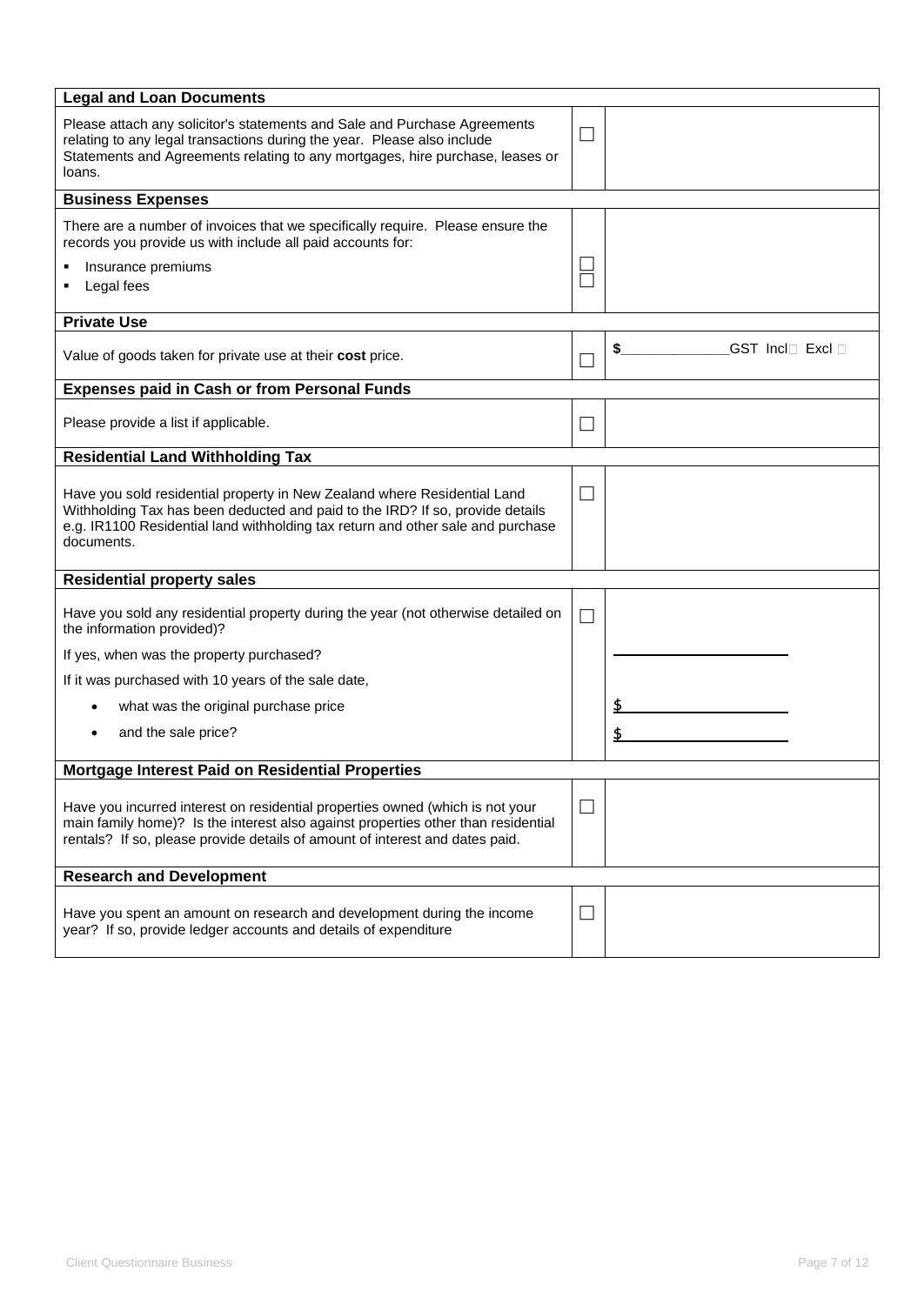| <b>Motor Vehicles</b>                                                                           |                       |                                                                                                                                                                                                                                                          |
|-------------------------------------------------------------------------------------------------|-----------------------|----------------------------------------------------------------------------------------------------------------------------------------------------------------------------------------------------------------------------------------------------------|
| The proportion of motor vehicle business use as established by your vehicle log book(s) is/are: |                       |                                                                                                                                                                                                                                                          |
|                                                                                                 |                       |                                                                                                                                                                                                                                                          |
|                                                                                                 |                       |                                                                                                                                                                                                                                                          |
| <b>Business</b>                                                                                 | km                    |                                                                                                                                                                                                                                                          |
| Total<br>Percentage Business ______                                                             | km<br>%               |                                                                                                                                                                                                                                                          |
|                                                                                                 |                       |                                                                                                                                                                                                                                                          |
|                                                                                                 |                       |                                                                                                                                                                                                                                                          |
| <b>Business</b>                                                                                 | km                    |                                                                                                                                                                                                                                                          |
| Total                                                                                           | km                    |                                                                                                                                                                                                                                                          |
| Percentage Business ______                                                                      | %                     |                                                                                                                                                                                                                                                          |
| which vehicles you are currently paying Fringe Benefit tax for:                                 |                       | Please note that a detailed and accurate log book must be completed for a three month period every three years or vehicle<br>expense claims will be limited to a maximum of 25% of expenses incurred. If you are operating as a Company, please indicate |
| <b>Home Office Expenses</b>                                                                     |                       |                                                                                                                                                                                                                                                          |
|                                                                                                 |                       | If part of your home is set aside principally for use as an office/workshop/storage area, please provide the following details:                                                                                                                          |
|                                                                                                 |                       |                                                                                                                                                                                                                                                          |
| Home Office area: - no change as per previous year                                              |                       |                                                                                                                                                                                                                                                          |
| OR                                                                                              |                       |                                                                                                                                                                                                                                                          |
| Area used for Business:                                                                         | $\sim$ m <sup>2</sup> |                                                                                                                                                                                                                                                          |
| Total Area of House & Workshop:                                                                 | m <sup>2</sup>        |                                                                                                                                                                                                                                                          |
| <b>Actual Cost Method</b>                                                                       |                       | OR IRD Square Metre Rate Method (see below note)*                                                                                                                                                                                                        |
| Power                                                                                           | $\frac{1}{2}$         |                                                                                                                                                                                                                                                          |
| Insurance (Building & Contents)                                                                 | $\mathbb{S}$          |                                                                                                                                                                                                                                                          |
| Interest (House Mortgage)                                                                       | $\mathbb{S}$          | Interest (House Mortgage)                                                                                                                                                                                                                                |
| Rates (including regional council rates) \$                                                     |                       | Rates (including regional council rates) \$                                                                                                                                                                                                              |
| Rent                                                                                            |                       | Rent<br>\$                                                                                                                                                                                                                                               |
| Repairs & Maintenance                                                                           |                       |                                                                                                                                                                                                                                                          |
| Telephone rental                                                                                |                       |                                                                                                                                                                                                                                                          |
| Other                                                                                           |                       |                                                                                                                                                                                                                                                          |
| <b>Total</b>                                                                                    |                       |                                                                                                                                                                                                                                                          |
| Rates or Rent costs so we would still require these amounts.                                    |                       | *Would you like to use the IRD rate? Currently it is \$42.75 per square metre. This allowance doesn't cover Mortgage Interest,                                                                                                                           |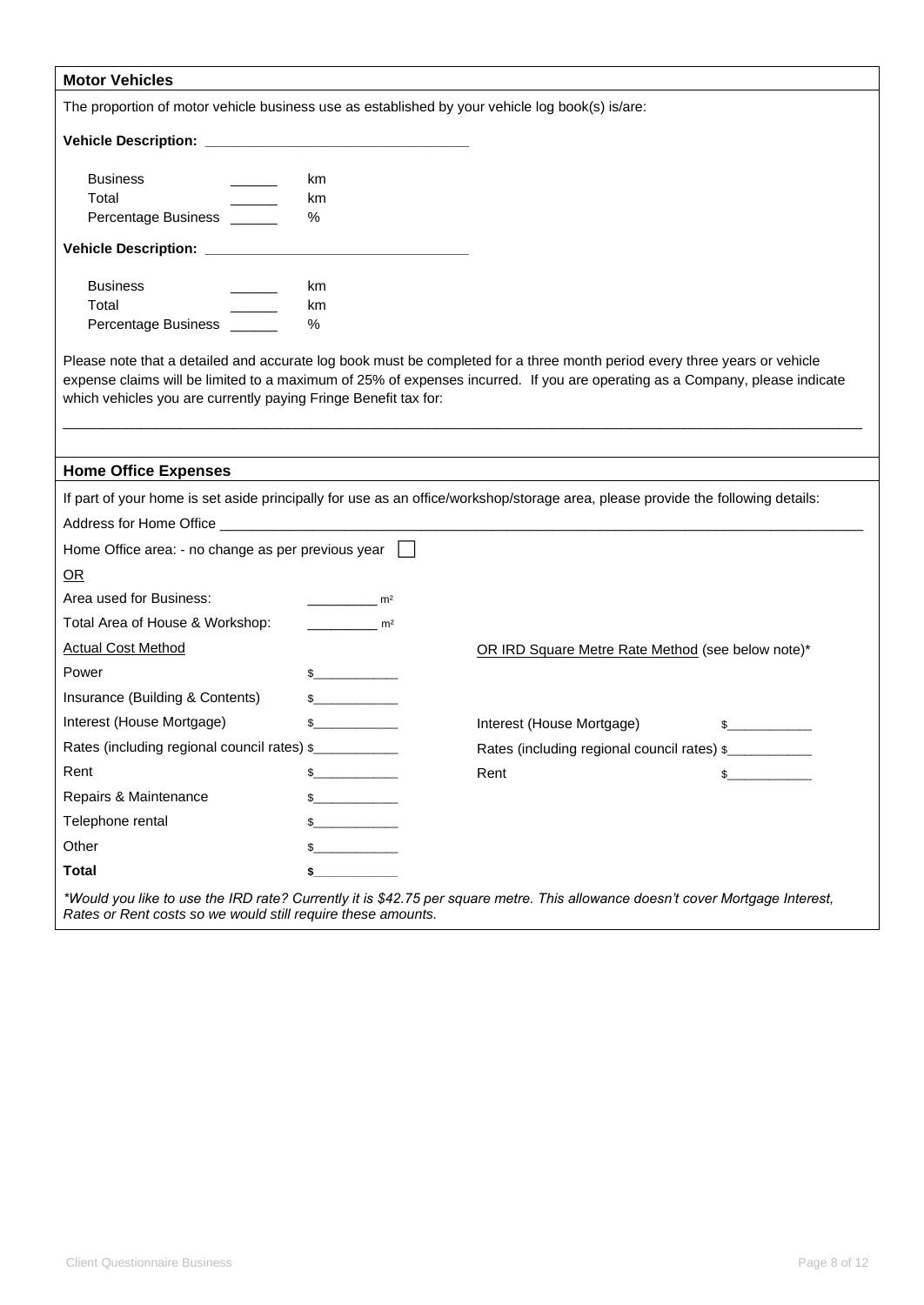| <b>Mixed Use Holiday Home</b>                                    |                                                                                                                                                                                                                                                                                                              |                      |  |
|------------------------------------------------------------------|--------------------------------------------------------------------------------------------------------------------------------------------------------------------------------------------------------------------------------------------------------------------------------------------------------------|----------------------|--|
| income?                                                          | Does this entity have a property (such as a holiday home or a bach) that is used privately and also to derive                                                                                                                                                                                                |                      |  |
|                                                                  |                                                                                                                                                                                                                                                                                                              | Yes $\Box$ No $\Box$ |  |
| Was the property empty for 62 days or more in the income year?   | If yes, please complete the following section so we can determine the amount of allowable deductions.                                                                                                                                                                                                        | Yes $\Box$ No $\Box$ |  |
| <b>Mixed Use Holiday Home - Information Required</b>             |                                                                                                                                                                                                                                                                                                              |                      |  |
| The number of days the property was empty during the income year |                                                                                                                                                                                                                                                                                                              |                      |  |
|                                                                  | The number of days the asset was used by family or associated persons* during the income year<br>OR where income from any person received was less than 80% of market rate<br>* Associated persons include close relatives, or if owned by an entity, persons associated with the entity owning the property |                      |  |
|                                                                  | If there is more than one tenant who used the property through the year, please attach details.                                                                                                                                                                                                              |                      |  |
| Name of tenant:                                                  | the company of the company of the company of the company of the company of                                                                                                                                                                                                                                   |                      |  |
| Relationship to owner (if any):                                  |                                                                                                                                                                                                                                                                                                              |                      |  |
| Amount of rent they paid:                                        | $\frac{1}{2}$                                                                                                                                                                                                                                                                                                |                      |  |
| Dates rented (From: To)                                          |                                                                                                                                                                                                                                                                                                              |                      |  |
| required):                                                       | Expenses incurred in respect of the property (the list below is not exhaustive - details of all expenses will be                                                                                                                                                                                             |                      |  |
| Cost of advertising for tenants                                  |                                                                                                                                                                                                                                                                                                              |                      |  |
| Cost of repairing damages caused by tenants                      |                                                                                                                                                                                                                                                                                                              | $\frac{1}{2}$        |  |
|                                                                  | Number of days spent in the property while repairing damages caused by tenants                                                                                                                                                                                                                               |                      |  |
| Mortgage interest                                                |                                                                                                                                                                                                                                                                                                              | $\frac{1}{2}$        |  |
| Rates                                                            |                                                                                                                                                                                                                                                                                                              | $\frac{1}{2}$        |  |
| Insurance                                                        |                                                                                                                                                                                                                                                                                                              |                      |  |
| Repairs/maintenance for general wear and tear                    |                                                                                                                                                                                                                                                                                                              |                      |  |
| Other (please give details) :                                    |                                                                                                                                                                                                                                                                                                              |                      |  |
|                                                                  |                                                                                                                                                                                                                                                                                                              |                      |  |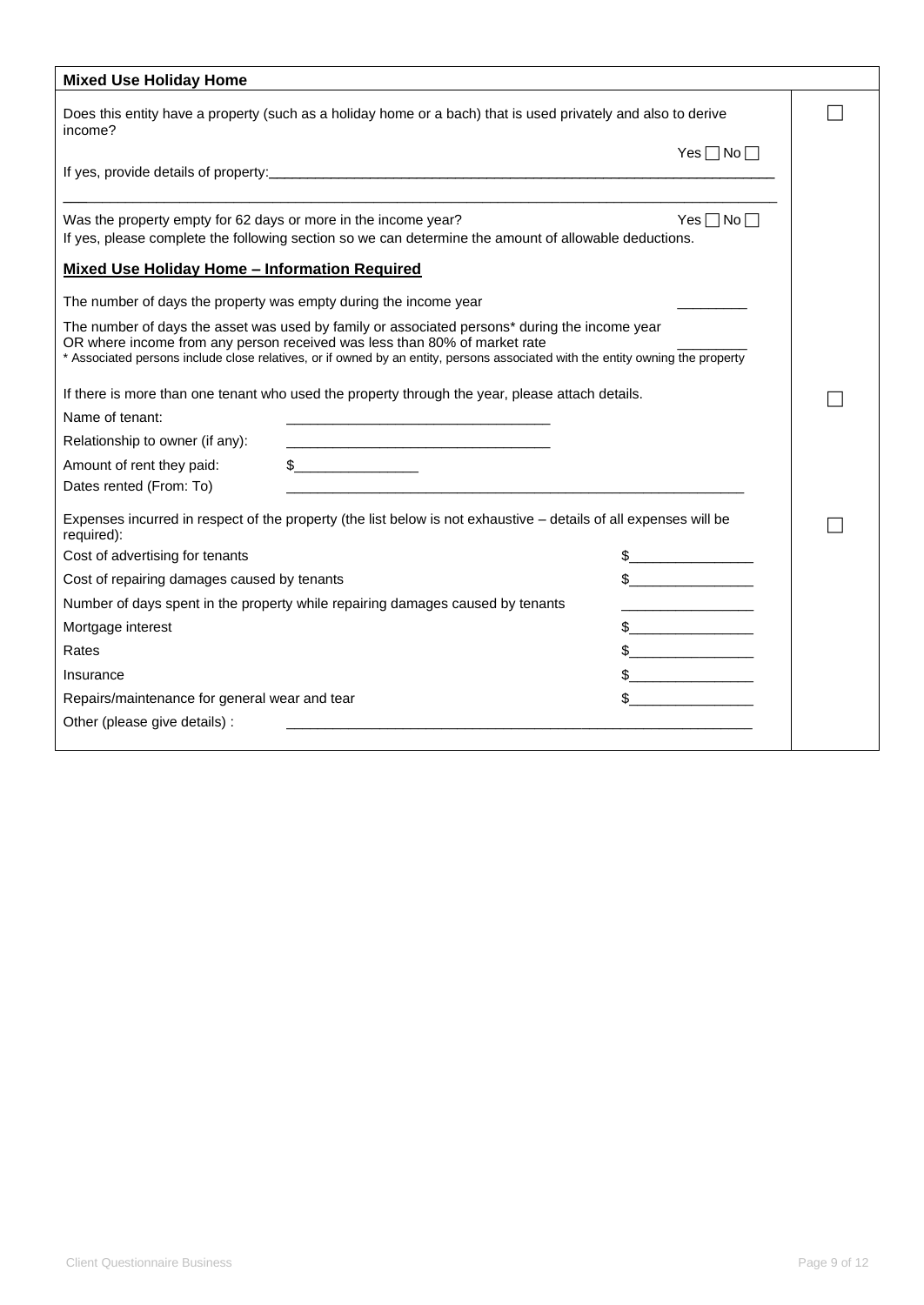| <b>Mixed Use Boat or Plane</b>                                                                                                                                                                                                                                                                               |        |               |                    |
|--------------------------------------------------------------------------------------------------------------------------------------------------------------------------------------------------------------------------------------------------------------------------------------------------------------|--------|---------------|--------------------|
| Does this entity have a boat or plane (with a market value of \$50,000 or greater), that is used privately and also to<br>derive income?                                                                                                                                                                     |        |               | $Yes \Box No \Box$ |
| If Yes, provide details:                                                                                                                                                                                                                                                                                     |        |               |                    |
| Description:                                                                                                                                                                                                                                                                                                 |        |               |                    |
| $\sim$<br>Market value:                                                                                                                                                                                                                                                                                      |        |               |                    |
| Was the asset unused for 62 days or more in the income year?<br>If yes, please complete the following section so we can determine the amount of allowable deductions.                                                                                                                                        |        |               | $Yes \Box No \Box$ |
| <b>Mixed Use Boat or Plane - Information Required</b>                                                                                                                                                                                                                                                        |        |               |                    |
| The number of days the asset was unused during the income year                                                                                                                                                                                                                                               |        |               |                    |
| The number of days the asset was used by family or associated persons* during the income year<br>OR where income from any person received was less than 80% of market rate<br>* Associated persons include close relatives, or if owned by an entity, persons associated with the entity owning the property |        |               |                    |
| For non-associated persons where payment received is at least 80% of market value:                                                                                                                                                                                                                           |        |               |                    |
| Number of days the asset was used:                                                                                                                                                                                                                                                                           |        |               |                    |
| Income received:                                                                                                                                                                                                                                                                                             | $\sim$ |               |                    |
| Expenses incurred in respect of the property (the list below is not exhaustive - details of all expenses will be<br>required):                                                                                                                                                                               |        |               |                    |
| Cost of advertising for hireage                                                                                                                                                                                                                                                                              |        |               |                    |
| Cost of repairing damages caused by hireage                                                                                                                                                                                                                                                                  |        | $\frac{1}{2}$ |                    |
| Operating costs / supplies                                                                                                                                                                                                                                                                                   |        |               |                    |
| Insurance                                                                                                                                                                                                                                                                                                    |        | $\frac{1}{2}$ |                    |
| Repairs/maintenance for general wear and tear                                                                                                                                                                                                                                                                |        | \$            |                    |
| Other (please give details)                                                                                                                                                                                                                                                                                  |        |               |                    |
|                                                                                                                                                                                                                                                                                                              |        |               |                    |
| <b>Cryptoassets</b>                                                                                                                                                                                                                                                                                          |        |               |                    |
| Have you received or traded in cryptoassets during the income year? If so,<br>please provide the following information:                                                                                                                                                                                      |        | $\Box$        |                    |
| The type of cryptoasset<br>$\bullet$                                                                                                                                                                                                                                                                         |        |               |                    |
| For each transaction provide the date, type of transaction <i>i.e.</i> received<br>٠<br>or disposed of, number of units, value in NZD                                                                                                                                                                        |        |               |                    |
| Total units of each cryptoasset held at the beginning and end of the<br>$\bullet$<br>year                                                                                                                                                                                                                    |        |               |                    |
| Exchange records and bank statements                                                                                                                                                                                                                                                                         |        |               |                    |
| Wallet addresses                                                                                                                                                                                                                                                                                             |        |               |                    |
|                                                                                                                                                                                                                                                                                                              |        |               |                    |

# **Thank you for completing this questionnaire - don't forget to sign it**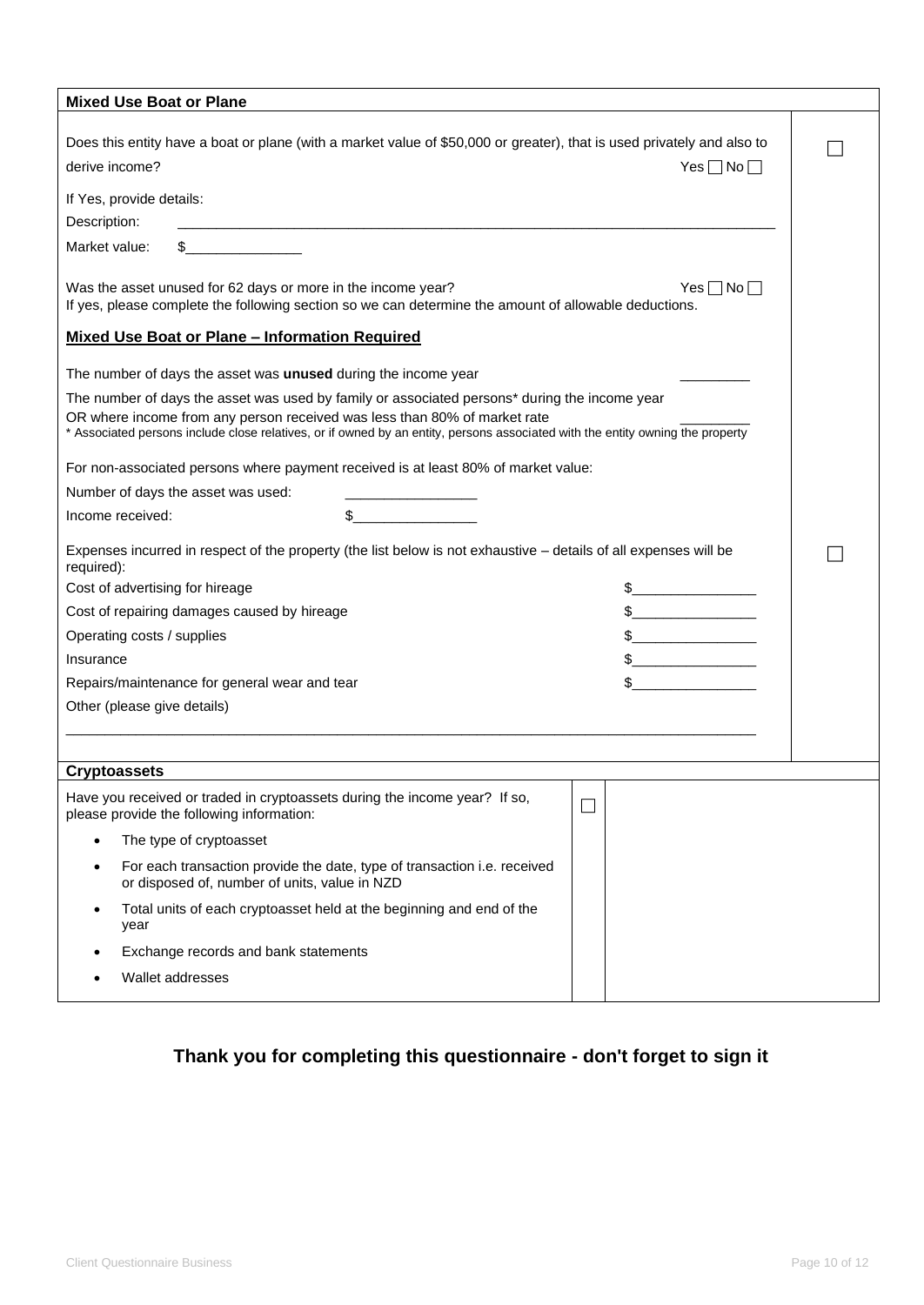# Schedule 1 – Accounts Receivable (Debtors) Amounts owing to you at [Balance Date]

| <b>Client Name</b> |  |
|--------------------|--|

| Name of Debtor | <b>Description of Sale</b> | Code | <b>Total Incl GST</b> |
|----------------|----------------------------|------|-----------------------|
|                |                            |      |                       |
|                |                            |      |                       |
|                |                            |      |                       |
|                |                            |      |                       |
|                |                            |      |                       |
|                |                            |      |                       |
|                |                            |      |                       |
|                |                            |      |                       |
|                |                            |      |                       |
|                |                            |      |                       |
|                |                            |      |                       |
|                |                            |      |                       |
|                |                            |      |                       |
|                |                            |      |                       |
|                |                            |      |                       |
|                |                            |      |                       |
|                |                            |      |                       |
|                |                            |      |                       |
|                |                            |      |                       |
|                |                            |      |                       |
|                |                            |      |                       |

| __<br>-----<br>rais |  |
|---------------------|--|
|                     |  |